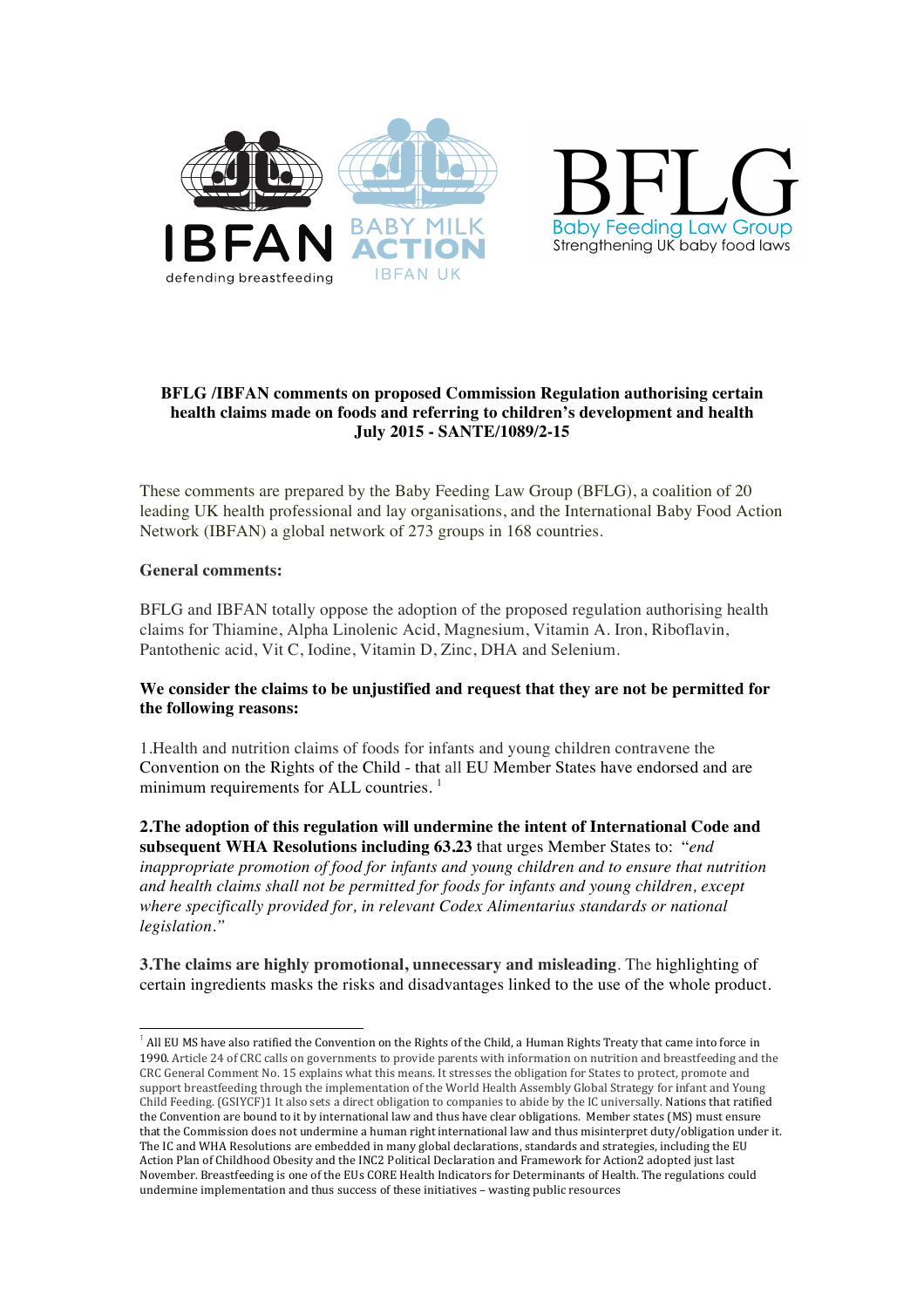4. Most of the ingredients (Thiamine, Alpha Linolenic Acid, Magnesium, Vitamin A. Iron, Riboflavin, Pantothenic acid, Vit C, Iodine, Vitamin D, Zinc, and Selenium.) to which the claims are linked are mandatory ingredients and the claim can be made if they follow the content of the directive. **If the ingredients are mandatory the claim is entirely unnecessary.** The General Labelling Directive. Article 2 (1) states that*: "The labelling and methods used must not: (a) be such as could mislead the purchaser to a material degree, particularly: (iii) by suggesting that the foodstuff possesses special characteristics when in fact all similar foodstuffs possess such characteristics"*

**The suggested wording to accompany mandatory ingredients provides an inadequate safeguard:** *All [category of foods] contain xxxx. Xxx contributes to normal development of xxxx* 

5 **The claims will undermine optimal Infant and young child feeding** The EFSA opinions cited state clearly that "*Such amounts* **[of each ingredient]** *can be easily consumed as part of a balanced diet."* The claims will discourage appropriate complementary feeding and suggest that commercial products are superior to home prepared, bio-diverse foods. Breastmilk and bio-diverse family foods contain all these ingredients, are safer, healthier, less environmentally harmful and more appropriate. But they are not marketed on shelves next to these products - so they can never hope to compete. The claim will suggest that the commercial product is superior to home prepared foods. <sup>2</sup>

Optimal infant and young child feeding should be promoted based on the *Guiding Principles for Complementary Feeding of the Breastfed Child*. <sup>3</sup> Guidance should emphasize the use of suitable locally available foods which are prepared and fed safely.<sup>4</sup>

6. In general authorisation of promotional claims for Infant formula follow-on formulas and baby foods conflicts with leading scientific opinion, and **undermines the aim of the Health and Nutrition Claims Regulations** which is to help the public make healthier decisions, not to mislead. Para 16 of the regulations states: "*Where a claim is specifically aimed at a particular group of consumers, such as children, it is desirable that the impact of the claim be assessed from the perspective of the average member of that group. The average consumer test is not a statistical test. National courts and authorities will have to exercise their own faculty of judgment, having regard to the case-law of the Court of Justice, to determine the typical reaction of the average consumer in a given case."*

7 **Risks of Claims** EFSA has not even looked at the risk management of these claims. This is a great oversight that Member States need to consider carefully.

8 **The adoption of these regulations will pre-empt new safeguards** being proposed by the European Commission in delegated acts that are set to substantially change the legal situation. The new Commission Delegated Regulations currently propose to ban all health and nutrition claims for **Foods for Special Medical Purposes**, products that are recognised to be

 $^2$  The claims will also contravene the intent of Resolution (WHA 55.25) May 2002 that endorsed the Global Strategy on Infant and Young Child Feeding: "*Recognizing that infant and young-child mortality can be reduced through improved nutritional status of women of reproductive age, especially during pregnancy, and by exclusive breastfeeding for the first six months of life, and with nutritionally adequate and safe complementary feeding through introduction of safe and adequate amounts of indigenous foodstuffs and local foods while breastfeeding continues up to the age of two years or beyond"*<br><sup>3</sup> Dep Apple 11 11 2

<sup>3</sup> Pan American Health Organization and World Health Organization. Guiding Principles for Complementary Feeding of the Breastfed Child. 2003. http://www.who.int/maternalchildadolescent/documents/a85622/en/.

<sup>4</sup> WHO/UNICEF. Global Strategy for Infant and Young Child Feeding, Geneva.

<sup>2003.</sup>http://apps.who.int/iris/bitstream/10665/42590/1/9241562218.pdf?ua=1&ua=1.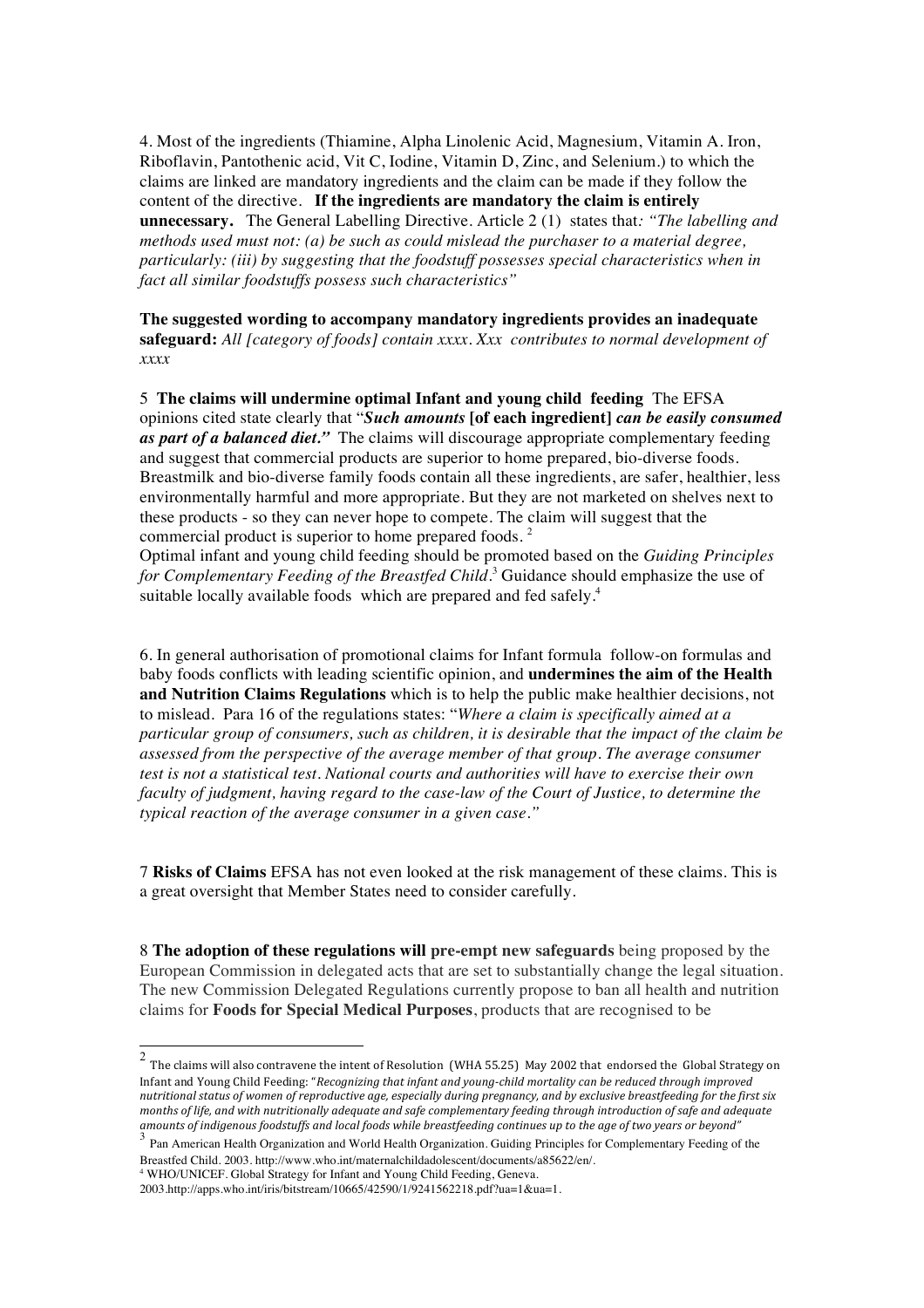inappropriately marketed.<sup>5</sup>

**9 The claims will set a bad precedence for the ongoing Codex discussions on follow-on formula. The regulations will have a damaging impact globally.** 

**10 Follow-on milks are not necessary** WHA Resolution 39.28 adopted in 1986 states that *the practice being introduced in some countries of providing infants with specially formulated milks (so-called "follow-up milks") is not necessary.* 

WHO, in its *Information concerning the use and marketing of follow-up formula* (WHO July 2013) clearly warns that the promotion follow-up formulas is misleading.<sup>6</sup>

The UK Government's Scientific Advisory Committee on Nutrition (SACN) 2007 stated:

*" "There is no case for allowing the 'advertising' of follow-on formula... there is no scientific evidence demonstrating nutritional advantage of this product over infant formula...[both these] are breast milk substitutes as defined by the Code (which sets no upper infant age limit on this term).… We find the case for labelling infant formula or follow on formula with health or nutrition claims entirely unsupportable. If an ingredient is unequivocally beneficial as demonstrated by independent review of scientific data it would be unethical to withhold it for commercial reasons. Rather it should be made a required ingredient of infant formula in order to reduce existing risks associated with artificial feeding. To do otherwise is not in the best interests of children, and fails to recognise the crucial distinction between these products and other foods."*

**The claims that IBFAN and BFLG oppose:** 

**\_\_\_\_\_\_\_\_\_\_\_\_\_\_\_\_**

\_\_\_\_\_\_\_\_\_\_\_\_\_\_\_\_\_

**Thiamine**: EFSA Opinion Q-2008-183 *Thiamine contributes to normal carbohydrate and energy-yielding metabolism.* 

*If the addition of thiamine is mandatory for the category of the food for which the claim is made, the wording to be used shall be the following:* 

**All [category of foods] contain thiamine. Thiamine contributes to normal carbohydrate and energy-yielding metabolism.** 

EFSA clearly states that "*Such amounts can be easily consumed as part of a balanced diet*

*Alpha-linolenic acid contributes to brain and nerve tissue development.*  **If the addition of alpha-linolenic acid is mandatory for the category of the food for which the claim is made, the wording to be used shall be the following***:* 

Magnesium - Q-2008-150

\_\_\_\_\_\_\_\_\_\_\_\_\_\_\_\_\_\_\_

<sup>&</sup>lt;sup>5</sup>. "...Differing interpretation and enforcement of the definition of FSMPs by national authorities has contributed to a *proliferation* of these products in the market (the examples of products based on rice protein, not allowed for infant and *follow-on formula, and of some anti-regurgitation products were mentioned). This in turn led to the use of wider and often* similar distribution channels as those for *infant* formula and inevitably to labelling, advertising and marketing practices that *were taking advantage of the absence of relevant rules for these products.'* 

Summary Record of the Standing Committee on the Food Chain and Animal Health, 22 June 2012

 $^6$   $^{\prime\prime}$ As reported in a number of studies, while follow-up formula may not be explicitly promoted as a breastmilk substitute, *documented marketing strategies, such as packaging, branding and labelling may induce mothers to use follow-up formula in* the first six months of life and/or to stop breastfeeding after this period. If follow-up formula is marketed or otherwise represented to be suitable, with or without modification, for use as a partial or total replacement for breast milk, it is covered *by* the Code. In addition, where follow-up formula is otherwise represented in a manner which results in such product being perceived or used as a partial or total replacement for breast milk, such product also falls within the scope of the Code."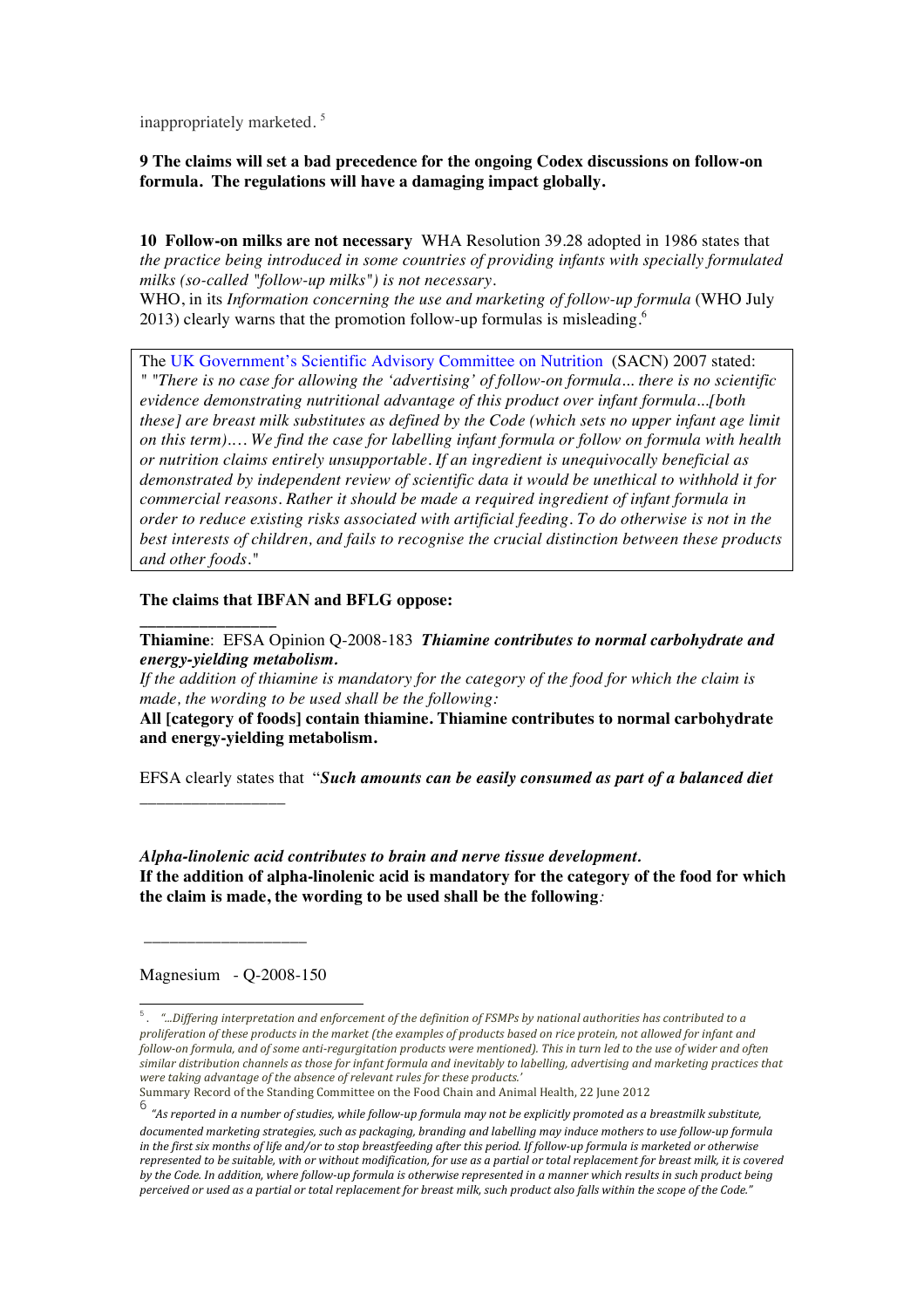*Magnesium contributes to normal development of bone***.** *If the addition of magnesium is mandatory for the category of the food for which the claim is made, the wording to be used shall be the following:* **All [category of foods] contain magnesium. Magnesium contributes to normal development of bone.** 

**Vitamin A** Proposed claim*: Vitamin A contributes to the normal function of the immune system.*

If Vit A is *mandatory for the category of the food for which the claim is made, the wording to be used shall be the following:* 

*All [category of foods] contain vitamin A. Vitamin A contributes to the normal function of the immune system.* 

EFSA opinon Q-2008-160 clearly states that *Such amounts can be easily consumed as part of a balanced diet.* 

*Iron contributes to normal cognitive development. If the addition of iron is mandatory for the category of the food for which the claim is made, the wording to be used shall be the following:* 

*All [category of foods] contain iron. Iron contributes to normal cognitive development* 

### *Iron contributes to normal formation of haemoglobin and red blood cells.*

*If the addition of iron is mandatory for the category of the food for which the claim is made, the wording to be used shall be the following:* All [category of foods] contain iron. Iron contributes to normal formation of haemogobin and red blood cells. EFSA: Such amounts can be easily consumed as part of a balanced diet. The

IBFAN comments: There is No risk assessment here or Maximum limits set Nothing about Iron overload.

#### **Iodine contributes to normal thyroid function.**

*\_\_\_\_\_\_\_\_\_\_\_\_\_\_\_\_\_\_\_\_\_\_\_\_\_\_\_\_\_*

\_\_\_\_\_\_\_\_\_\_\_\_\_\_\_\_\_\_\_\_\_\_\_\_\_

\_\_\_\_\_\_\_\_\_\_\_\_\_\_\_\_\_\_\_\_\_\_\_\_\_\_\_

*\_\_\_\_\_\_\_\_\_\_\_\_\_\_\_\_\_\_\_\_\_\_\_\_\_\_\_\_\_*

\_\_\_\_\_\_\_\_\_\_\_\_\_\_\_\_\_\_\_

If the addition of iodine is mandatory for the category of the food for which the claim is made, the wording to be used shall be the following: *All [category of foods] contain iodine. Iodine contributes to normal thyroid function.*

#### *Iodine contributes to normal cognitive development.*

*If the addition of iodine is mandatory for the category of the food for which the claim is made, the wording to be used shall be the following:* 

*All [category of foods] contain iodine. Iodine contributes to normal cognitive development.* 

### **Vitamin D contributes to normal development of bones and teeth.**

*If the addition of vitamin D is mandatory for the category of the food for which the claim is made, the wording to be used shall be the following: All [category of foods] contain vitamin D. Vitamin D contributes to normal development of bones and teeth.* 

**Zinc contributes to normal function of the immune system**.

*If the addition of zinc is mandatory for the category of the food for which the claim is made,*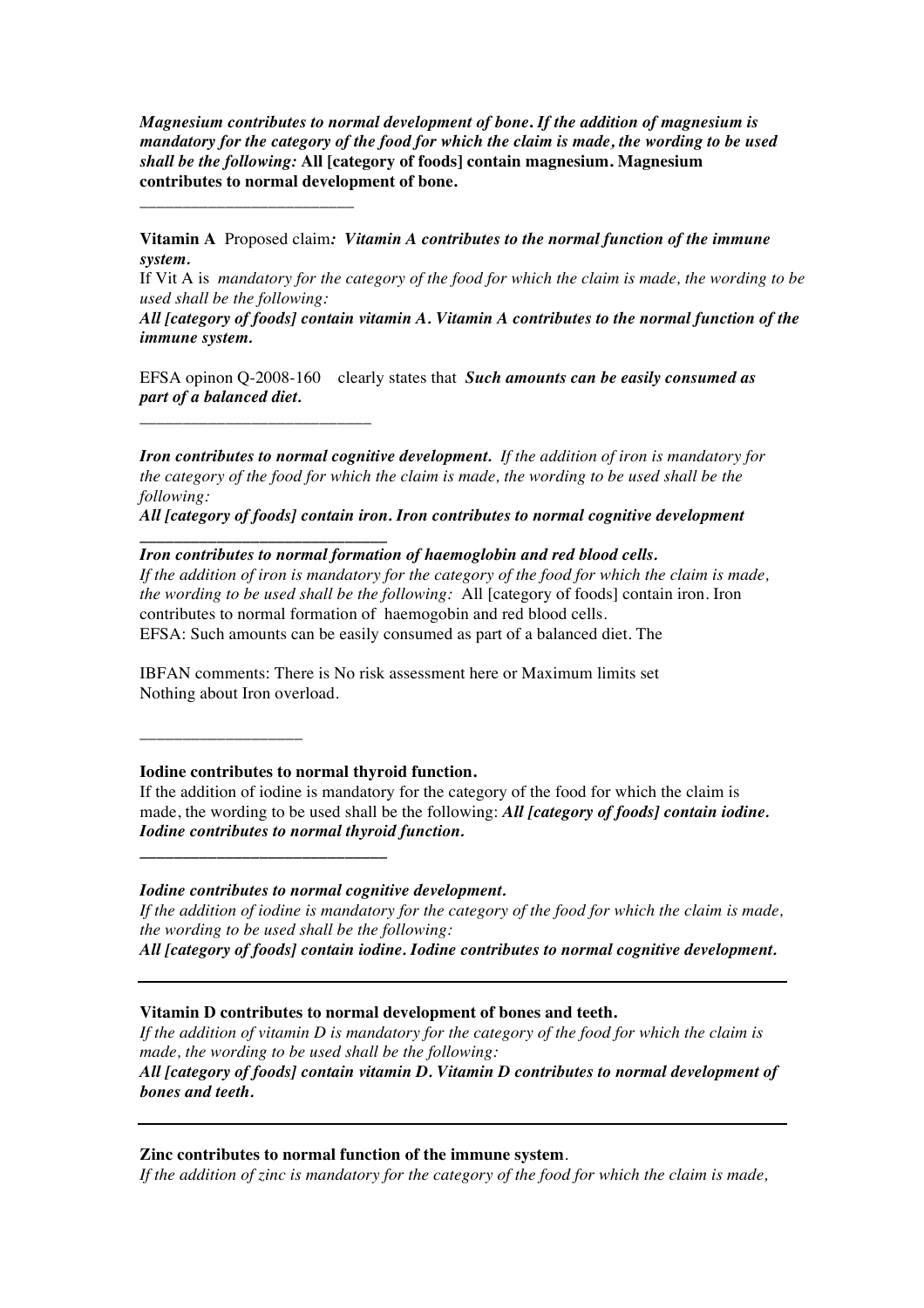*the wording to be used shall be the following: All [category of foods] contain zinc. Zinc contributes to normal function of the immune system* 

*DHA contributes to normal brain development*

\_\_\_\_\_\_\_\_\_\_\_\_\_\_\_\_\_\_\_\_\_

*\_\_\_\_\_\_\_\_\_\_\_\_\_\_\_\_\_\_\_\_\_\_\_\_\_\_\_\_\_*

*\_\_\_\_\_\_\_\_\_\_\_\_\_\_\_\_\_\_\_\_\_\_\_\_\_\_\_\_\_*

*\_\_\_\_\_\_\_\_\_\_\_\_\_\_\_\_\_\_\_\_\_\_\_\_\_\_\_\_\_*

*\_\_\_\_\_\_\_\_\_\_\_\_\_\_\_\_\_\_\_\_\_\_\_\_\_\_\_\_\_*

*If the addition of DHA is mandatory for the category of the food for which the claim is made, the wording to be used shall be the following: All [category of foods] contain DHA. DHA contributes to normal brain development.* 

*Selenium contributes to the protection of DNA, proteins and lipids from oxidative damage.* If the addition of selenium is mandatory for the category of the food for which the claim is made, the wording to be used shall be the following:

*All [category of foods] contain selenium. Selenium contributes to the protection of DNA, proteins and lipids from oxidative damage* 

*Zinc contributes to normal growth [in infants and young children].*

If the addition of zinc is mandatory for the category of the food for which the claim is made, the wording to be used shall be the following:

All [category of foods] contain zinc. Zinc contributes to normal growth [in infants and young children].

Riboflavin *Riboflavin contributes to normal energy-yielding metabolism. If the addition of riboflavin is mandatory for the category of the food for which the claim is made, the wording to be used shall be the following: All [category of foods] contain riboflavin. Riboflavin contributes to normal energy-yielding metabolism.* 

Such amounts can be easily consumed as part of a balanced diet.

*"Pantothenic acid contributes to normal energy-yielding metabolism".* Such amounts can be easily consumed as part of a balanced diet

*Vitamin C contributes to increasing non-haem iron absorption*.

*If the addition of vitamin C is mandatory for the category of the food for which the claim is made, the wording to be used shall be the following:* 

All [category of foods] contain vitamin C. Vitamin C contributes to increasing non-haem iron absorption.

EFSA Such amounts can be easily consumed as part of a balanced diet.

**"iodine is important for thyroid function".**